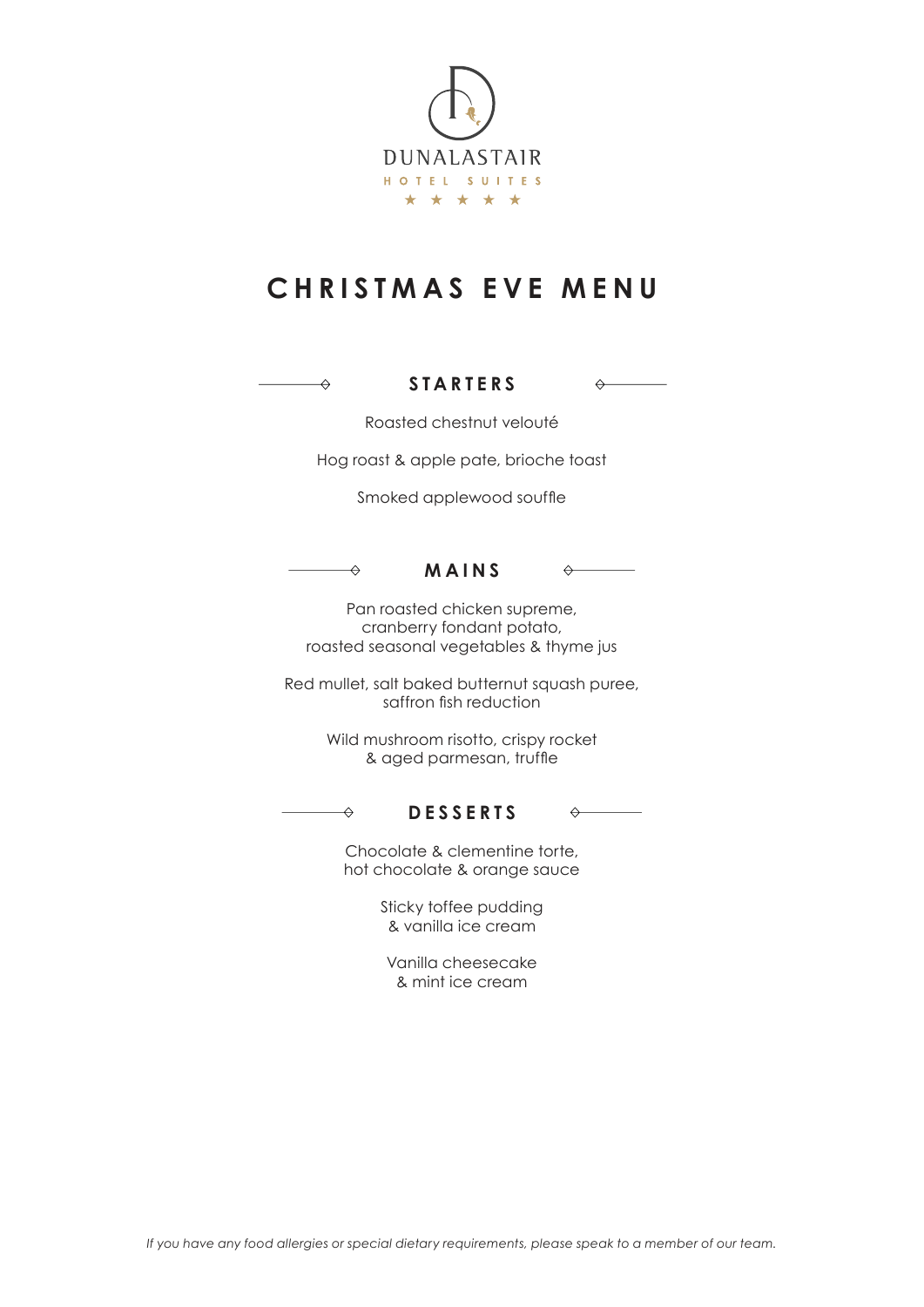

### **CHRISTMAS DAY LUNCH MENU**

#### **FIRST COURSE**  $\leftrightarrow$  $\Leftrightarrow$

 Scottish pea soup, confit shallots, crème fraiche & herb oil (V)

### **SECOND COURSE**

 $\leftrightarrow$ 

 $\leftrightarrow$ 

 $\Diamond$ 

Oban Bay scallops, braised pork belly with butternut purée curried oil

Top toasted sourdough with goat's cheese, honey-roasted pears & walnuts (V)

#### **THIRD COURSE - MAINS**

Oven roasted turkey breast, chestnut stuffing, red currant jus & Yorkshire pudding

> Salmon en croute & chervil veloute

Braised venison, aromatic jus, red currant jelly

Nut roast with hazelnut pesto (V)

All the above served with roasted potatoes, Brussels sprouts, honey glazed carrots & parsnips, braised red cabbage

 $\overline{\phantom{a}}$ 

 $\leftrightarrow$ 

 $\overline{\phantom{a}}$ 

#### **FOURTH COURSE**

Warm Christmas pudding & vanilla cream

Chocolate fondant with hazelnut & salted caramel sauce

Tea or coffee & mince pies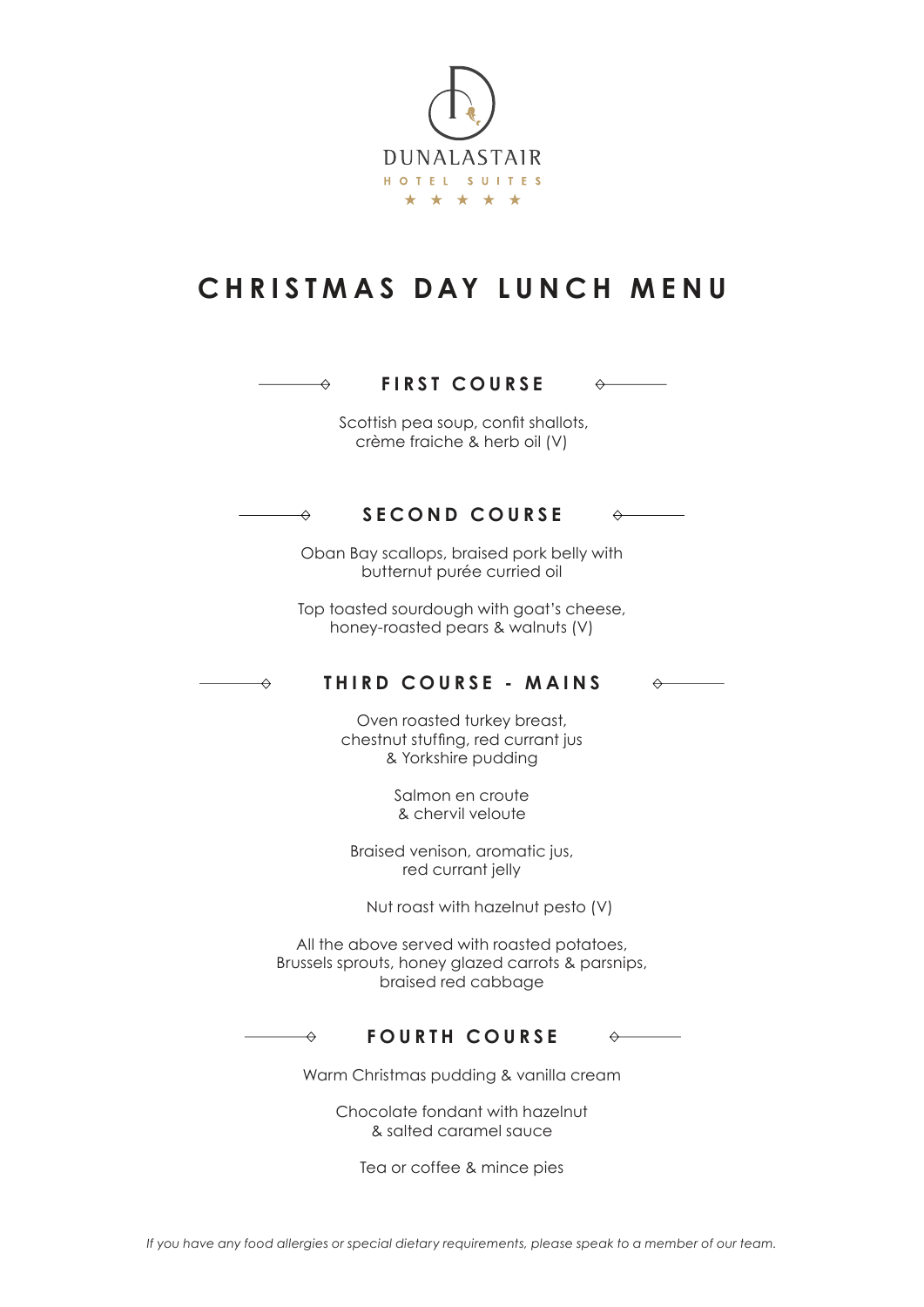

### **BOXING DAY BRUNCH**

### **THE DUNALASTAIR FULL SCOTTISH**

 $\leftrightarrow$ 

 $\leftrightarrow$ 

 $\overline{\mathbf{z}}$ 

Grilled bacon, butchers' sausages, black pudding, haggis, potato scone, grilled vine tomato, chestnut mushrooms, egg (fried, poached, scrambled)



Breakfast muffin, glazed ham, poached eggs & hollandaise sauce

**EGGS FLORENTINE**  $\rightarrow$ 

Breakfast muffin, sauté spinach, poached eggs, & hollandaise sauce

Oat porridge

Smoked salmon, scrambled egg on brioche

Choice of brown or white toast, strawberry jam or marmalade

Mulled berries & Greek yoghurt

Bucks fizz / Orange juice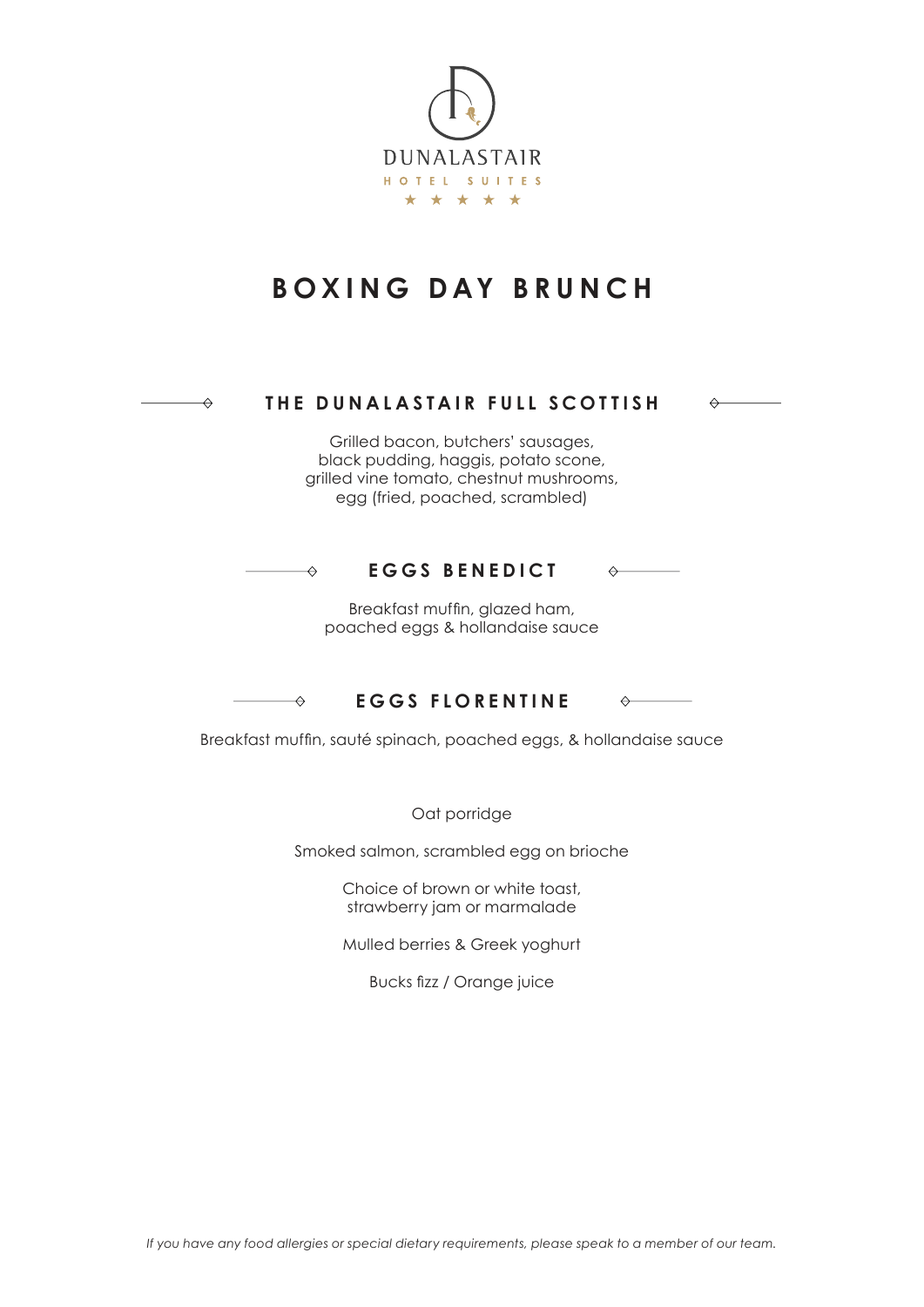

### **BOXING DAY BUFFET**

### **SALAD STATION**

Varied salad corner, create your own salad with fresh ingredients

Potato salad

Niçoise salad



 $\leftrightarrow$ 

**MAINS**



 $\leftrightarrow$ 

 $\Leftrightarrow$ 

Nut loaf, caramelised red onions

Potted cheese with dried cranberries, crusty bread & crackers

Sticky maple & clementine glazed gammon

Creamy leek & turkey puff pastry pie

Baked salmon & beetroot mayonnaise

Cumberland sausages, cranberry & sage

 $\overline{\Leftrightarrow}$ 

**DESSERTS**

Chocolate torte dressed with winter fruits

Classic fruit trifle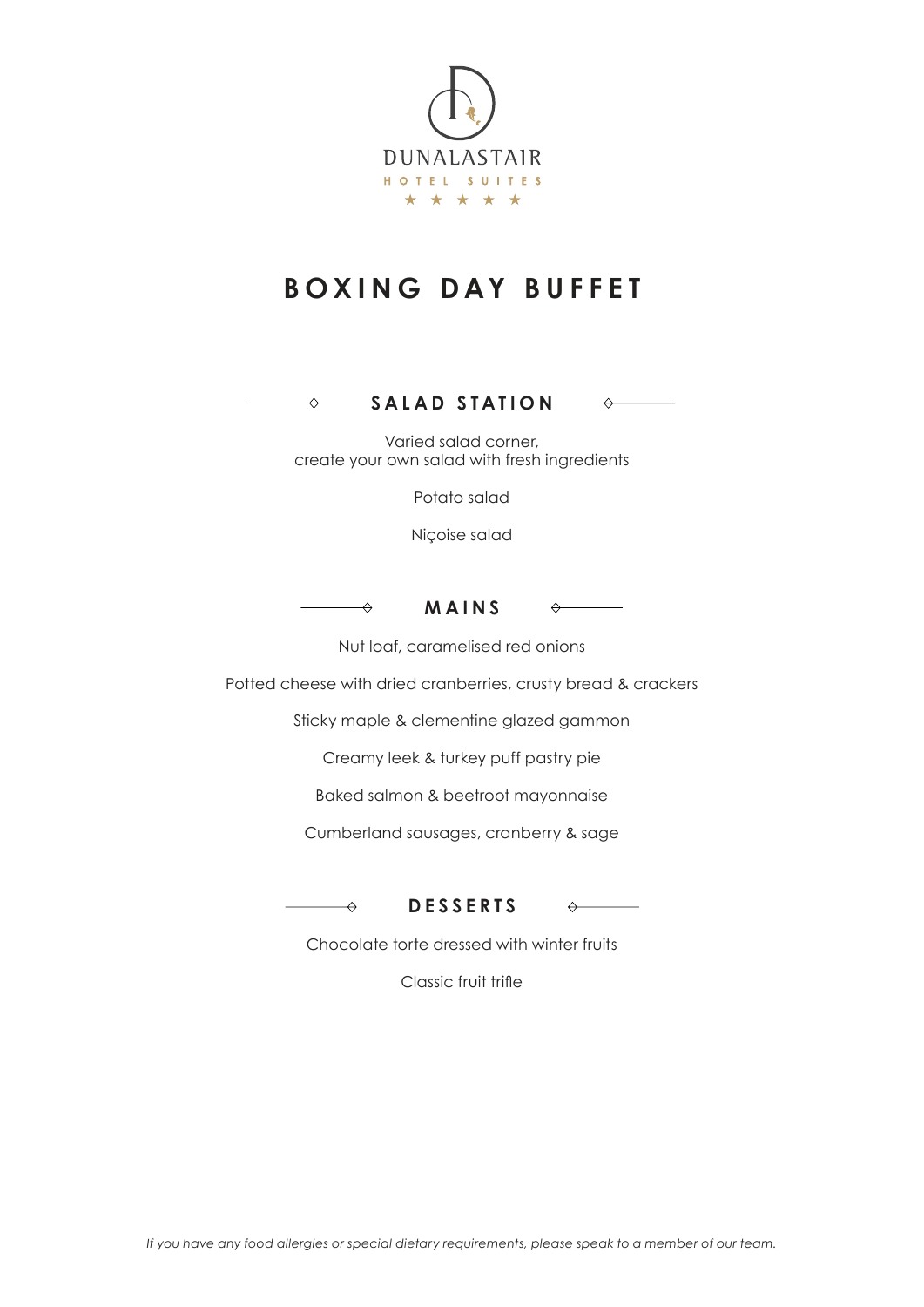

### **FESTIVE AFTERNOON TEA**

#### **ENJOY THE FESTIVI-TEAS**  $\rightarrow$

One glass of Champagne

 $\begin{picture}(20,20) \put(0,0){\vector(1,0){10}} \put(15,0){\vector(1,0){10}} \put(15,0){\vector(1,0){10}} \put(15,0){\vector(1,0){10}} \put(15,0){\vector(1,0){10}} \put(15,0){\vector(1,0){10}} \put(15,0){\vector(1,0){10}} \put(15,0){\vector(1,0){10}} \put(15,0){\vector(1,0){10}} \put(15,0){\vector(1,0){10}} \put(15,0){\vector(1,0){10}} \put(15,0){\vector(1$ 

Warm fruit & candied peel scone, clotted cream, strawberry & raspberry jam

Selection of festive cakes

Selection of finger sandwiches & sage & a chestnut sausage roll

All served with tea or coffee

**£35 per person**

*If you have any food allergies or special dietary requirements, please speak to a member of our team.*